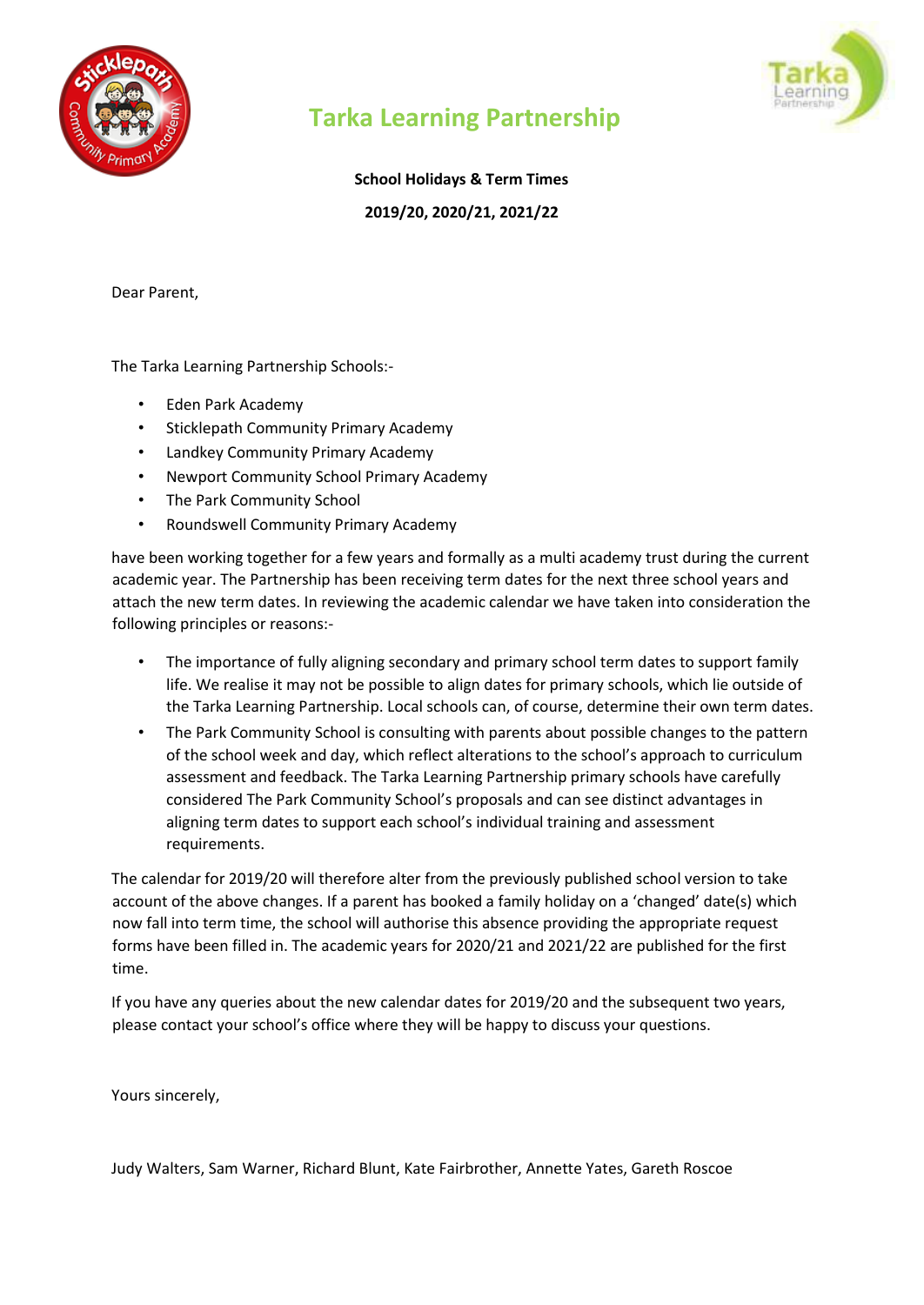



#### **TARKA LEARNING PARTNERSHIP**

#### **School Term Dates 2019/20**

| <b>TERM</b> | <b>TERM START</b>              | <b>HALF TERMS</b>                                    | <b>TERM END</b>                  |
|-------------|--------------------------------|------------------------------------------------------|----------------------------------|
| Autumn 2019 | Wednesday 4 <sup>th</sup>      | Mon 21 <sup>st</sup> – Fri 25 <sup>th</sup> October  | Friday 20 <sup>th</sup> December |
|             | September                      | inclusive                                            |                                  |
| Spring 2020 | Monday 6 <sup>th</sup> January | Mon 17 <sup>th</sup> – Fri 21 <sup>st</sup> February | Friday 27 <sup>th</sup> March    |
|             |                                | inclusive                                            |                                  |
| Summer 2020 | Tuesday 14 <sup>th</sup> April | Mon $25^{th}$ May - Fri $29^{th}$ May                | Tuesday 21 <sup>st</sup> July    |
|             |                                | inclusive                                            |                                  |
|             |                                | <b>MAYDAY Monday 4th May</b>                         |                                  |

#### **Non-Pupil Days and Occasional Days 2019/20**

| Monday 2 <sup>nd</sup> September 2019  | Non-Pupil Day  |  |
|----------------------------------------|----------------|--|
| Tuesday 3 <sup>rd</sup> September 2019 | Non-Pupil Day  |  |
| Monday 2 <sup>nd</sup> December 2019   | Non-Pupil Day  |  |
| Monday 23rd March 2020                 | Non-Pupil Day  |  |
| Monday 6 <sup>th</sup> July 2020       | Non-Pupil Day  |  |
| Wednesday 22 <sup>nd</sup> July 2020   | Occasional Day |  |
| Thursday 23rd July 2020                | Occasional Day |  |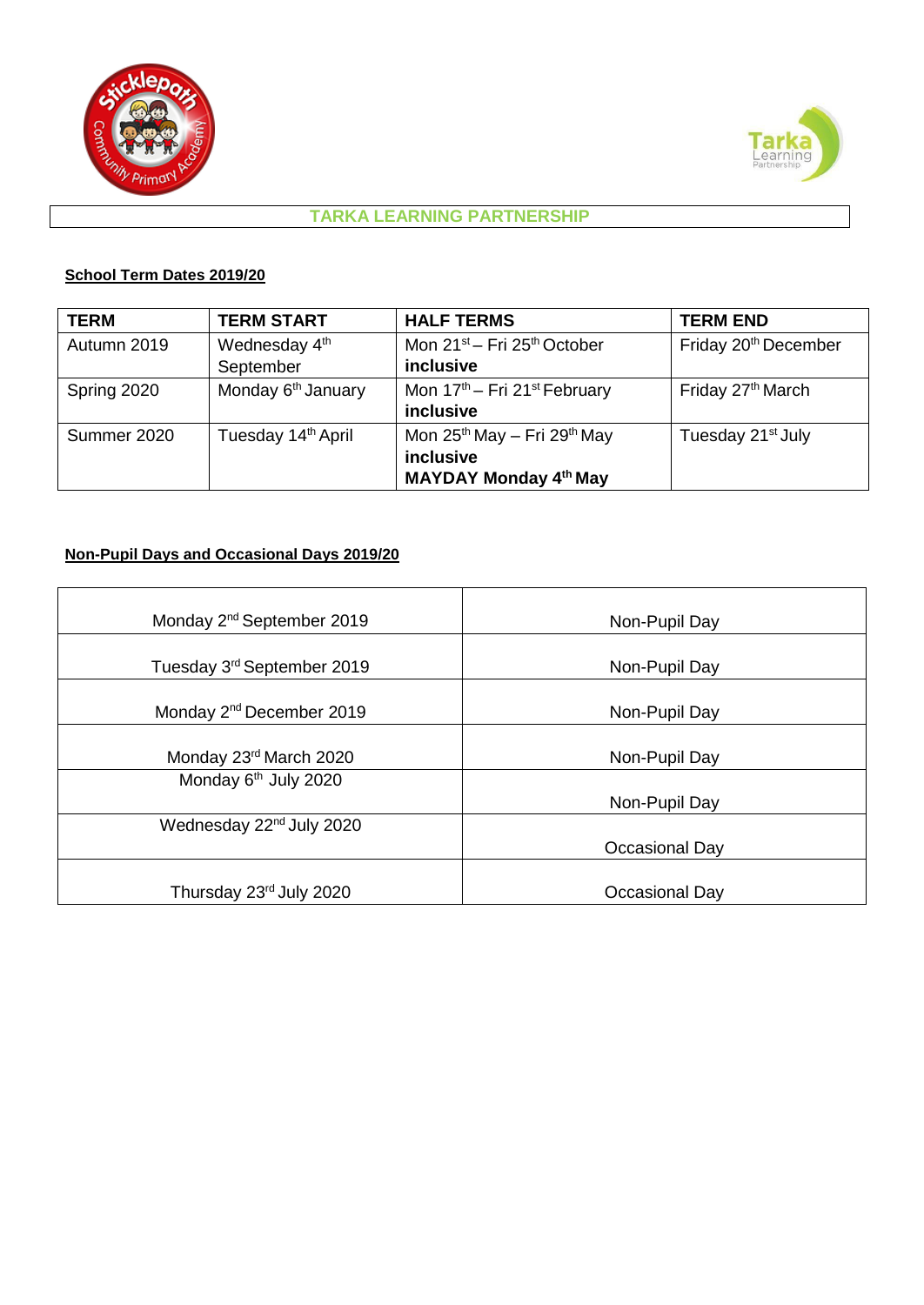



## **TARKA LEARNING PARTNERSHIP**

#### **School Term Dates 2020/21**

| <b>TERM</b> | <b>TERM START</b>              | <b>HALF TERMS</b>                                                                    | <b>TERM END</b>                |
|-------------|--------------------------------|--------------------------------------------------------------------------------------|--------------------------------|
| Autumn 2020 | Monday 7 <sup>th</sup>         | Mon 26 <sup>th</sup> - Fri 30 <sup>th</sup> October                                  | Friday 18th December           |
|             | September                      | inclusive                                                                            |                                |
| Spring 2021 | Monday 4 <sup>th</sup> January | Mon 15 <sup>th</sup> – Fri 19 <sup>th</sup> February<br>inclusive                    | Thursday 1 <sup>st</sup> April |
| Summer 2021 | Monday 19th April              | Mon $31^{st}$ May $-$ Fri $4^{th}$ June<br>inclusive<br><b>MAYDAY Monday 3rd May</b> | Friday 23rd July               |

### **Non-Pupil Days and Occasional Days 2020/21**

| Thursday 3rd September 2020           | Non-Pupil Day  |
|---------------------------------------|----------------|
| Friday 4 <sup>th</sup> September 2020 | Non-Pupil Day  |
| Monday 7 <sup>th</sup> December 2020  | Non-Pupil Day  |
| Friday 26th March 2021                | Non-Pupil Day  |
| Monday 12th July 2021                 | Non-Pupil Day  |
| Monday 26 <sup>th</sup> July 2021     | Occasional Day |
| Tuesday 27th July 2021                | Occasional Day |